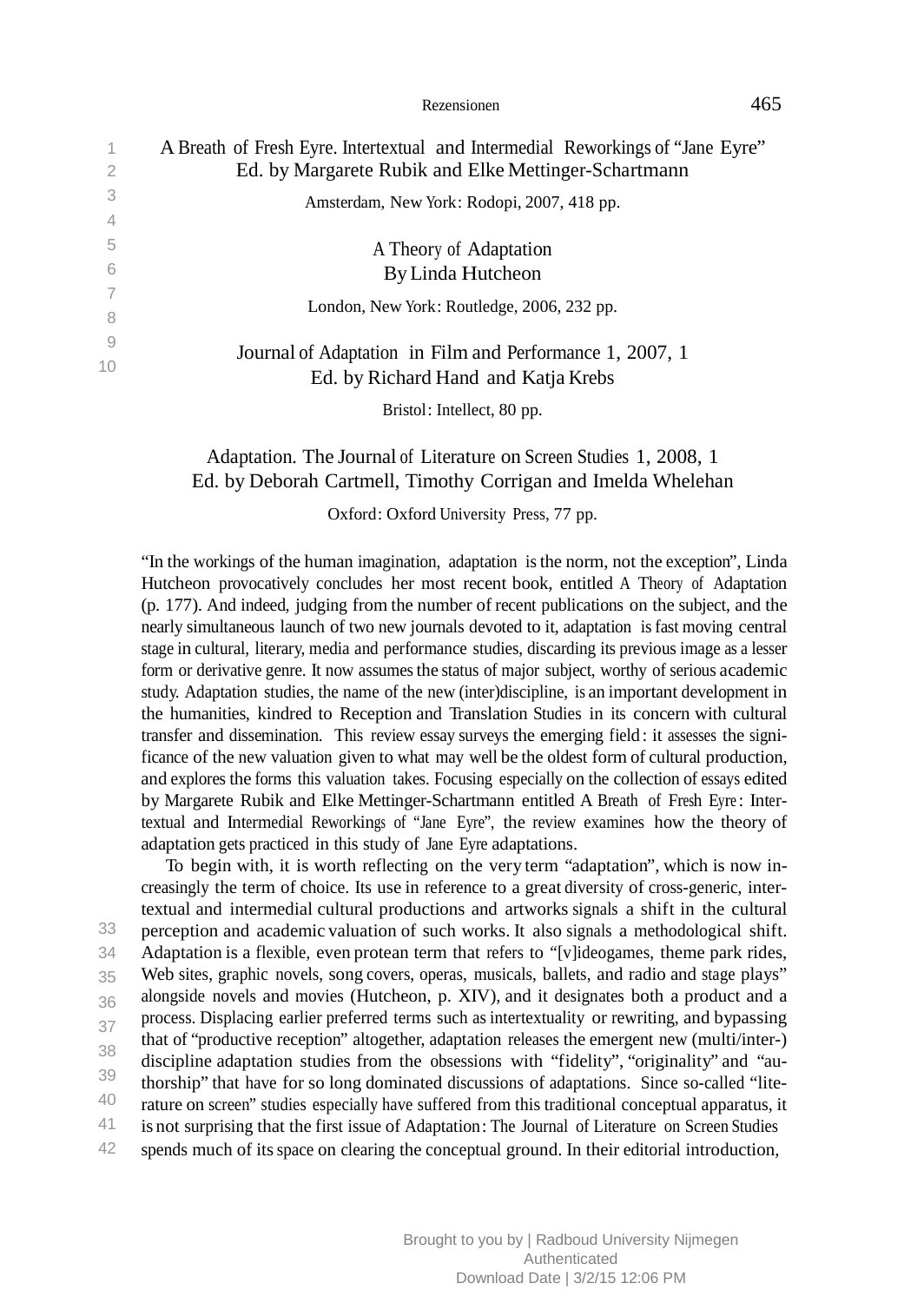Deborah Cartmell, TimothyCorrigan and Imelda Whelehan list ten reasons why adaptation 1

 $\overline{\mathcal{L}}$ has for so long been regarded as unworthy of serious academic attention, many of them

3 having to do with some perceived "impurity" of form: neither real cinema nor literature, and

 $\overline{A}$ tainted by money, the term film adaptations suggest a single "sourcetext" yet take their cues from many sources.<sup>1</sup> The work of clearing the conceptual ground is continued in original

5 6 articles and reviews, especially Thomas Leitch's review essay Adaptation Studies at a Crossroads,

7 which surveys some fifteen books recently published on the subject, distilling their foun-

8 dational assumptions by identifying the main questions they raise.<sup>2</sup> More provocatively, Adaptation challenges what Leitch terms the "based-on-the-literary-text" model by featuring

Simone Murray's essay on the unmade film Eucalyptus as its opening major article. <sup>3</sup> As the

 $1<sub>0</sub>$ editors explain, by ignoring the "habitual recourse to comparative textual analysis [it] forces the discipline to engage with potential alternative methodologies for understanding how adaptation functions, or  $\left[ \ldots \right]$  fails to function".<sup>4</sup> To this end, Murray focuses on a film that was set to star Nicole Kidman and Russell Crowe but was postponed, possibly indefinitely, purportedly because of disputes between Crowe and director Jocelyn Moorhouse, to explore the institutional, commercial and legal machinery that accompanies the production of bookto-screen adaptations.

The choice of the term "adaptation" attests, then, to a desire to move beyond text-based (even logocentric) models of understanding cultural production and to engage with the phenomenon outside the institutional boundaries of literary studies, in a complex, multimedial and interdisciplinary field. Thus conceived, it logically finds allies in performance studies, which have a long history of viewing "adaptation as a creative act of conversion" and of recognizing "texts" as incomplete and in process, as Richard Hand and Katja Krebs point out in their editorial of the first issue of Journal of Adaptation in Film and Performance.<sup>5</sup> For Hand and Krebs, "adaptation reflects the very nature of postmodern existence". It is "a creative process which reflects and mirrors ideologies and manipulation of meaning in hybrid cultures".<sup>6</sup> Particularly adapted to the postmodern or cosmopolitan condition, adaptation can thus be viewed as cultural studies' response to Ulrich Beck's call for a "methodological cosmopolitanism" in the social sciences. 7 According to Beck, the cosmopolitan condition, which increasingly marks our times by dissembling the traditional national premises and boundaries of sociological research, implies that "the sociology for the 21st century has to be reinvented". 8 Do the humanities not need to devise "non-national units of research" and "post-national concepts of the social and the political", as well as of culture, so that they, too,

<sup>2</sup> Thomas Leitch, Adaptation Studies at a Crossroads, in: Adaptation (see note 1), pp.  $63-77$ .

34 35 36 <sup>3</sup> Leitch, Adaptation Studies at a Crossroads (see note 2), p. 65; Simone Murray, Phantom Adaptations. Eucalyptus, the Adaptation Industry and the Film That Never Was, in: Adaptation (see note 1),

pp. 5– 23.

33

 $\overline{Q}$ 

<sup>1</sup> Deborah Cartmell, Timothy Corrigan and Imelda Whelehan, Introduction to Adaptation, in: Adaptation: The Journal of Literature on Screen Studies 1, 2008, 1, pp.  $1-2$ .

<sup>37</sup> Cartmell/Corrigan/Whelehan, Introduction to Adaptation (see note 1), p. 3.

<sup>38</sup> 39 <sup>5</sup> Richard Hand, Katja Krebs, Editorial, in: Journal of Adaptation in Film and Performance 1, 2007, 1, p. 3.

<sup>40</sup>  $6$  Hand/Krebs, Editorial (see note 5), p. 3.

<sup>41</sup> 7 Ulrich Beck, The Cosmopolitan Condition. Why Methodological Nationalism Fails, in: Theory, Culture and Society 24, 2007, 7– 8, pp. 286–90.

<sup>42</sup> Beck, The Cosmopolitan Condition (see note 7), p. 287.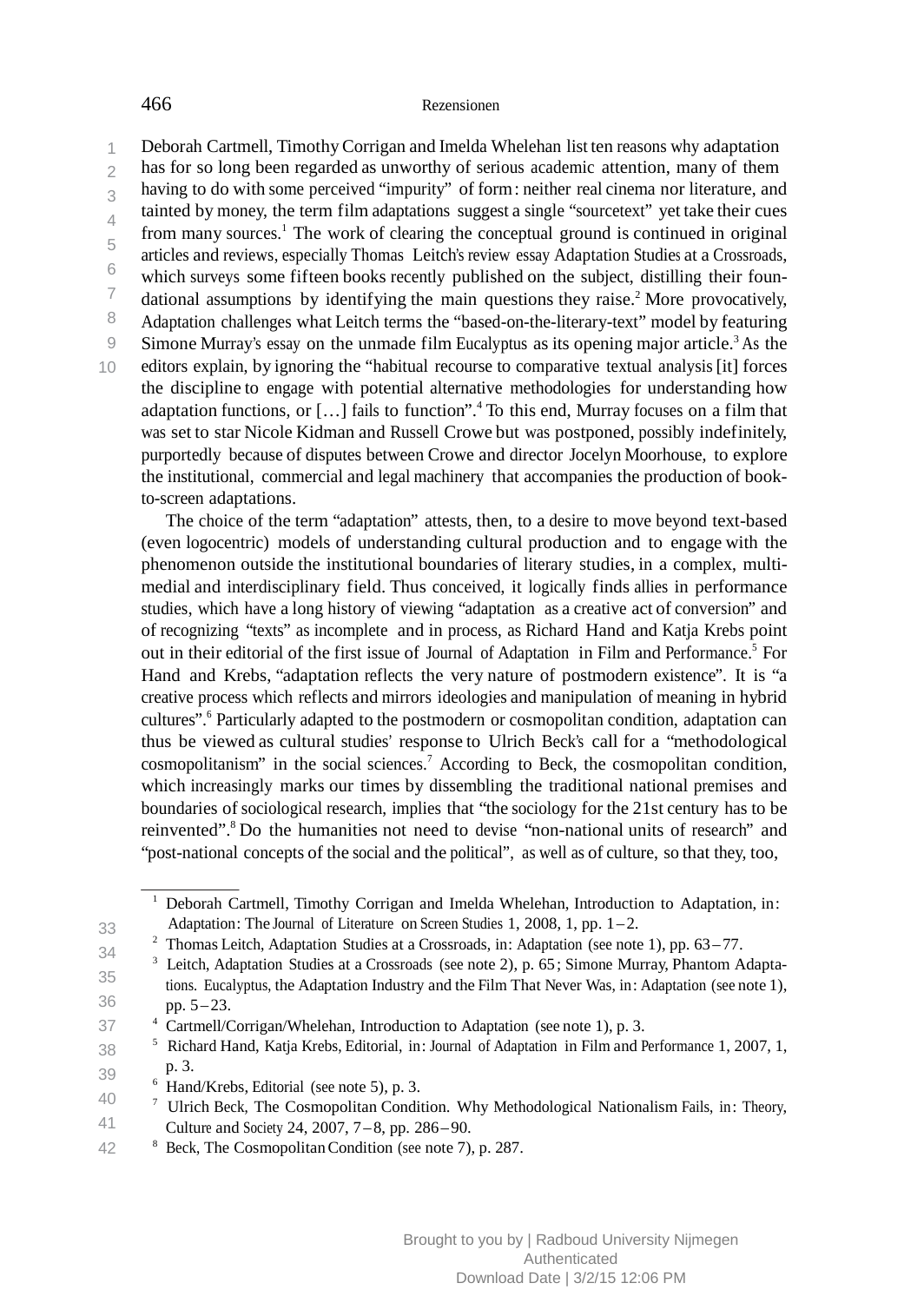develop "a methodology of 'cosmopolitan understanding'"?9 Movies have been multi-na-1  $\mathfrak{D}$ 3  $\overline{A}$ 5 6 7 8  $\overline{Q}$ tional and multi-ethnic productions for some time now, with global financing and "glocalized" distribution systems and audiences, and so have operas, musicals and videogames. Books are increasingly also cultural products that cannot be framed by a "national outlook" anymore, as they are typeset in Hong Kong, designed in India, and copyedited in yet another geographical place, or conceived as a global venture, as for instance Canongate's series of rewritings (or "novel adaptations") of well-known myths, aptly entitled The Myths.10 To acknowledge the impact of global capital on cultural production and to admit the latter's plural, hybrid character is to recognize it as increasingly complex and therefore requiring the tools of interdisciplinarity: "complexity and interdisciplinarity are increasingly entwined".<sup>11</sup> Adaptations bring this convergence of interdisciplinarity and complexity especially to the

10

fore, showing cultural production to involve complex, interdependent and emergent phenomena. Adaptations, indeed, have many sources, and the motives behind them are many and varied, forming a complex field of interconnected activities.

Adaptation studies moves beyond the structuralist taxonomies identifying the "transtextual relations" between texts and their "hypertexts" characteristic of Genette's Palimpsestes, for instance, or of Michael Riffaterre's Semiotics of Poetry. <sup>12</sup> Instead, it addresses issues of "remediation" central to the industries of the new media, which include issues of creativity and of mediation, but also of economics, of production, of politics, of contingency and the arbitrary. To this end, Linda Hutcheon proposes to begin theorizing adaptation, in her A Theory of Adaptation, by asking "What ? Who? Why? How? Where? When?" and exploring adaptations as adaptations by devoting chapters to the forms of adaptations, inquiring into the adapters and their motives, looking at audiences and the contexts of adaptations.

In short, the methodological shift is away from studies focusing on the work of the text (intertextuality studies) or the work of the adapter (modelled after translation studies centring on the task of the translator) towards a new, more encompassing ecological perspective, looking not just at the adaptation itself as text or cultural product, but reaching towards a more comprehensive study of the relationship of adaptations to their environments. Crucial in this shift is the new sense that adaptations are not forms of the afterlife of a work, text, or character, but its very life. Adaptation is life itself. In the realm of biology, adaptation designates the capacity of organisms to adapt to their changing environment or circumstances and thus to survive. Taking their cue from the analogy suggested by Spike Jonze's 2002 film Adaptation starring Nicolas Cage, scholars of adaptation like Robert Stam and Linda Hutcheon have used the term adaptation in the cultural realm explicitly to include this biological evolutionary sense. Linda Hutcheon writes: "To think of narrative adaptation in terms of a story's fit and its process of mutation or adjustment, through adaptation, to a particular cultural environment is something I find suggestive. Stories also evolve by adaptation and are not immutable over time. Sometimes, like biological adaptation, cultural adaptation involves

<sup>37</sup> Beck, The Cosmopolitan Condition (see note 7), p. 287.

<sup>38</sup> 39 <sup>10</sup> See Liedeke Plate, Remembering the Future. Or, Whatever Happened to Re-Vision, in: Signs: Journal of Women in Culture and Society 33, 2008, 2, esp. pp. 402 –405.

<sup>40</sup> <sup>11</sup> Julie Thompson Klein, Interdisciplinarity and Complexity. An Evolving Relationship, in: E:CO 6,  $2004, 1 - 2, p. 2.$ 

Semiotics of Poetry, Bloomington, London: Indiana University Press, 1978. 41 42 <sup>12</sup> Gerard Genette, Palimpsestes. La litterature au second degre, Paris: Seuil, 1982; Michael Riffaterre,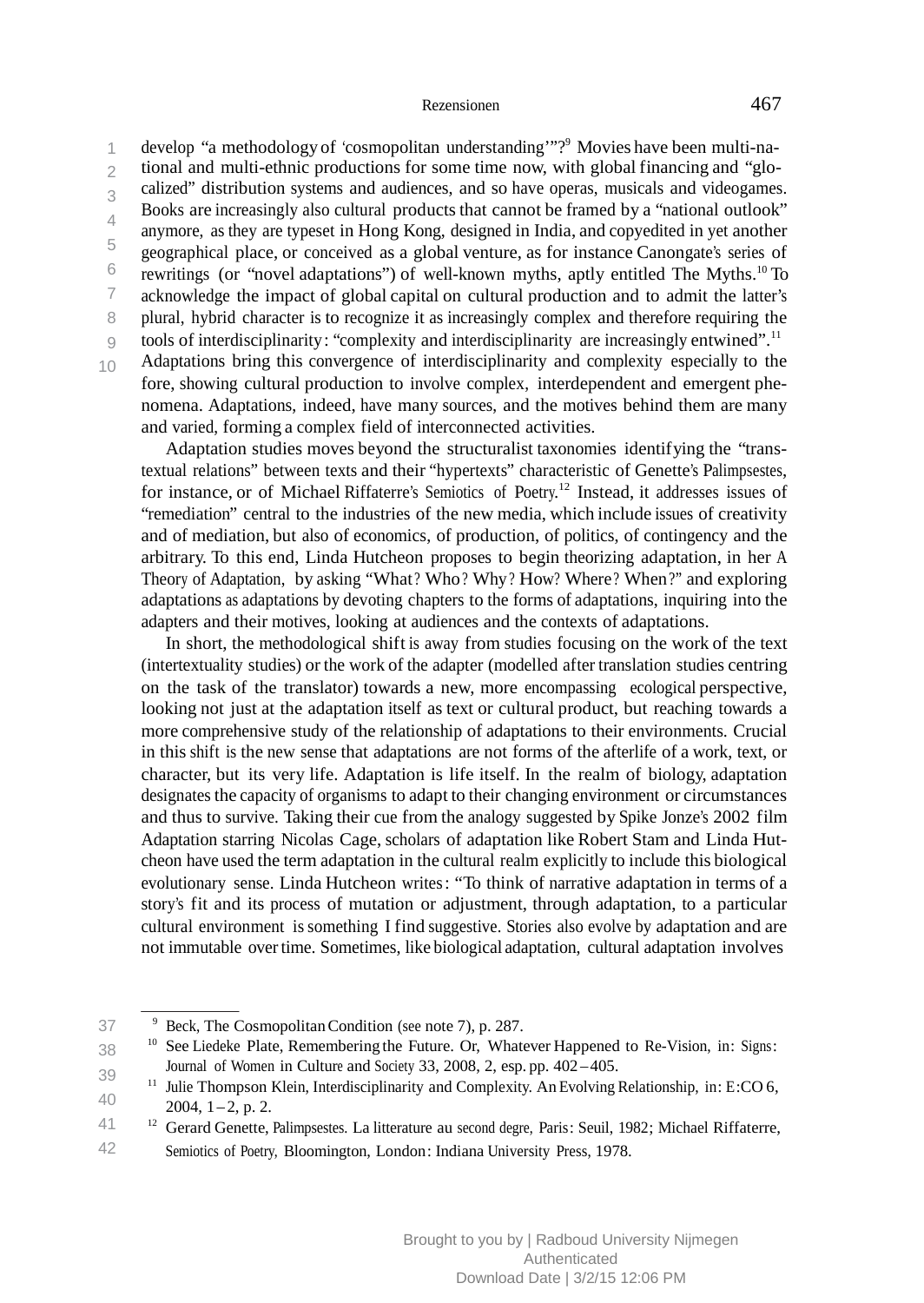migration to favourable conditions: stories travel to different cultures and different media. In 1

 $\overline{2}$ short, stories adapt just as they are adapted" (Hutcheon, p. 31).

3  $\Delta$ 5 6 7 8 9 10 This perspective is no doubt informed by the more general tendency, in our times, to turn to the biological and the natural sciences to explain cultural phenomena, as Veronica Vasterling has cogently argued.<sup>13</sup> First introduced by Richard Dawkins in his 1976 The Selfish Gene<sup>14</sup>, the idea of cultural evolution is slowly taking hold, its metaphors increasingly framing the way we think about cultural processes. This language is insidious – "suggestive", as Hutcheon acknowledges. It is productive, to be sure, yielding new ways of thinking about rewriting, adaptation and translation as product and as process. Yet it is metaphoric language : language yielding concepts ("conceptual metaphors", as Lakoff and Johnson  $\text{say}^{15}$ ) by which to address the real and comprehend it. This language should therefore not be confused with the phenomena it tries to grasp, but be seen as a form of addressing it. Whatever one might say about literary longevity or cultural fecundity, reproduction in cultural matters is not biological reproduction, and it is surely a biological fallacy simply to use the term in the domain of cultural (re)production without reflecting on how this language use construes what it talks about.

How does the new theory apply to the practical study of adaptations ? The theory can best be tested on a complex case. As adaptation industry, Shakespeare, of course, continues to rule supreme : Shakespeare on stage is nothing new, Shakespeare on screen has been an industry for a while, and we now even have a Shakespeare on screen critical industry. Yet there are contenders for the position: Jane Eyre, for one, is a fast-growing adaptation industry. "Few literary works", Margarete Rubik and Elke Mettinger-Schartmann write in their introduction to A Breath of Fresh Eyre : Intertextual and Intermedial Reworkings of "Jane Eyre", "have proved their capacity to act as sources of literary inspiration, to be constantly re-assembled, recontextualized, re-imagined, re-written, so exuberantly as Jane Eyre" (p. 11). Exploring various adaptations of Jane Eyre in the twentieth and twenty-first century as they adapt, rewrite, remediate, abridge and transform Charlotte Bronte's nineteenth-century novel, the focus of the collection as a whole, and of most of the contributions, is on the relationship of the adaptation to Jane Eyre. This is not surprising, of course, as the volume focuses precisely on Jane Eyre adaptations. This necessary focus notwithstanding, the editors are careful to recognize that the Jane Eyre adaptations "variously interact with one another, interweave the hypotext with later rewritings and take up suggestions from Bronte scholarship" (pp.  $11 - 12$ ). Returning "influences" or texts co-informing the recent adaptations are Jean Rhys' Wide Sargasso Sea (three entire chapters are devoted to this one novel, but many others reference it as one of the sources of subsequent adaptations; for instance, the essays dealing with David Malouf and Michael Berkeley's opera, and Polly Teale's plays) and Sandra Gilbert and Susan Gubar's seminal interpretation of Jane Eyre in their 1979 The Madwoman in the Attic. There is also a general consensus, already formulated in Patsy Stoneman's Bronte Transformations<sup>16</sup>, that cultural concerns of the time informthe adaptation, and, vice versa, that adaptations are

38 39

<sup>37</sup> <sup>13</sup> Veronica Vasterling, Evolutionaire psychologie. Het reductionisme van een genenverhaal [Evolutionary Psychology. The Reductionism of a Genes Story], in: Tijdschrift voor Genderstudies 10,  $2007,4$ , pp.  $2-16$ .

<sup>14</sup> Richard Dawkins, The Selfish Gene [1976], Oxford: Oxford University Press, 1999.

<sup>40</sup> <sup>15</sup> George Lakoff, Mark Johnson, Metaphors We Live By. 2d edition, Chicago: University of Chicago Press, 1980.

<sup>41</sup> 42 <sup>16</sup> Patsy Stoneman, Bronte Transformations. The Cultural Dissemination of "Jane Eyre" and "Wuthering Heights", London etc.: Prentice Hall / Harvester Wheatsheaf, 1996.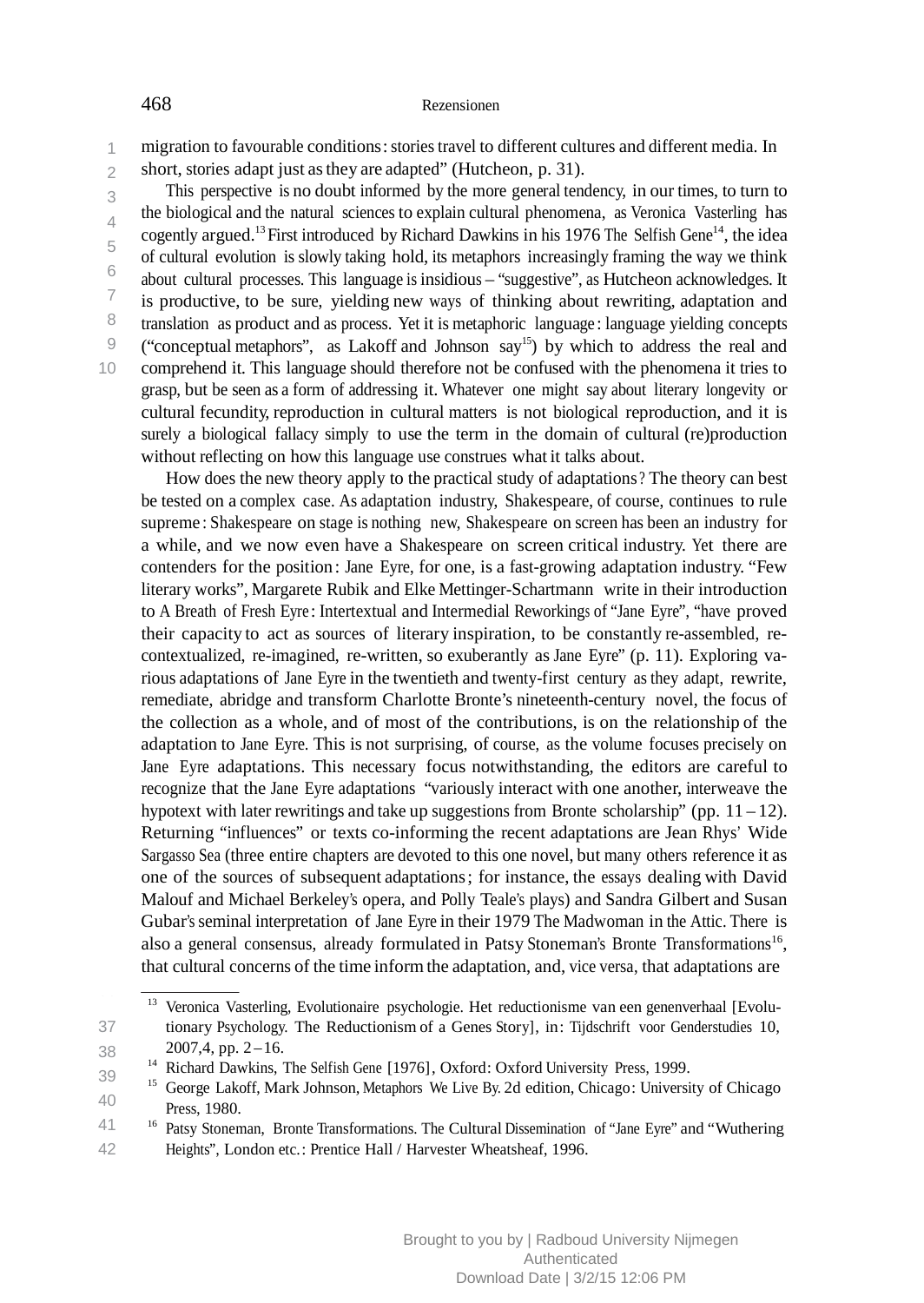revealing of those concerns. Thus "enactments of the Jane Eyre story in the seventies and later 1  $\overline{\mathcal{L}}$ 3  $\overline{A}$ 5 6 7 8  $\overline{Q}$  $1<sub>0</sub>$ [are] responsive to both the women's movement and the 1966 publication of Wide Sargasso Sea" (p. 246). "Modern readings of Jane Eyre", Wolfgang Miiller writes, "are the result of the knowledge, awareness and sensitivity of a later – postcolonial – period" (p. 68). Not surprisingly, therefore, recent adaptations of Jane Eyre include explorations of a colonial subtext in Bronte's novel. In contrast, popular film adaptations of Jane Eyre tend to emphasize the romance plot, with "the standardized iconography of Jane as she appears on book covers, in illustrations and in films" representing a submissive Jane in love rather than an angry rebel (p. 31). Similarly, as Carol Dole shows, film adaptations do not only respond to changing ideas of womanhood, but also to received ideas about the place of children in society, devising various strategies "to satisfy the assumptions of twentieth-century audiences that good people are kind to children" (p. 254).

Contributors to the collection differ significantly in their treatment of Jane Eyre adaptations. Whereas some of the essays take great pains to detail the adaptation's manifold sources, others almost exclusively focus on its transformation (read: distortion) of what is still viewed asthe "original", in adaptations that still ought to be "faithful". Consider, for instance, the conclusion : "No matter how well intentioned, adaptations are necessarily engaged in compromise regarding the novel's language, as well as its plot and characterization" (p. 268). From such a perspective, adaptations can only be poor imitations, never able to get anywhere close in quality to the "original", which will always be better, simply because it was first there. Despite attempts to derive "the features that need to be observed in order to arrive at a successful operatic adaptation" (pp.  $327 - 28$ ), discussions of Malouf's libretto suffer from a similar premise, as do the discussions of the novel's adaptations for children. More interesting to this reader are essays such as Carol Dole's, which explains the influence of films on film, showing the similarities in emphases and omissions in the film adaptations of 1934, 1944, 1970, 1996 and 1997 as revealing of relations between the films rather than to a (mis)understanding of Bronte's novel. Dole identifies such instances in recurring montage and editing techniques and the borrowing of particularly memorable shots, both from earlier Jane Eyre film adaptations and from other famous Bronte film adaptations (p. 246). The chapters on Jasper Fforde's The Eyre Affair establish this 2001 bestselling science-fiction novel asthe most important literary rewriting of Bronte's novel to have appeared since Wide Sargasso Sea, eclipsing in importance the plays, operas, paintings, even the films. This is, of course, interesting, considering that it is not only "the most antic and unusual engagement with the great model", as Margarete Rubik putsit (p. 167), but that its billing as "filled with CLEVER wordplay, LITERARY allusion and BIBLIOWIT" (as it says on the Penguin edition's front cover) may not immediately read as a recipe for bestselling success. (But then, neither does the novel adaptation – indeed, mutation – Pride and Prejudice and Zombies, which was a summer 2009 bestseller.) Particularly interesting is Rubik's application of frame theory to understand the text and its reception. This use of cognitive psychology stands in productive tension with Dole's revelation that Selznick's 1944 Jane Eyre film featuring Orson Welles and a yet littleknown Elizabeth Taylor was a carefully packaged affair, designed to respond to perceived audience demands. As she explains: "Selznick hired the Audience Research Institute to find out what the audience would expect to see in a film of Jane Eyre, only to find out that the best "remembered" scene was one not dramatized in the novel at all: the fire at Thornfield" (p. 247). Once again highlighting the problematic nature of "fidelity", the anecdote reveals

the fickleness of human (and collective) memory, and how stories get adapted in the mind, 42